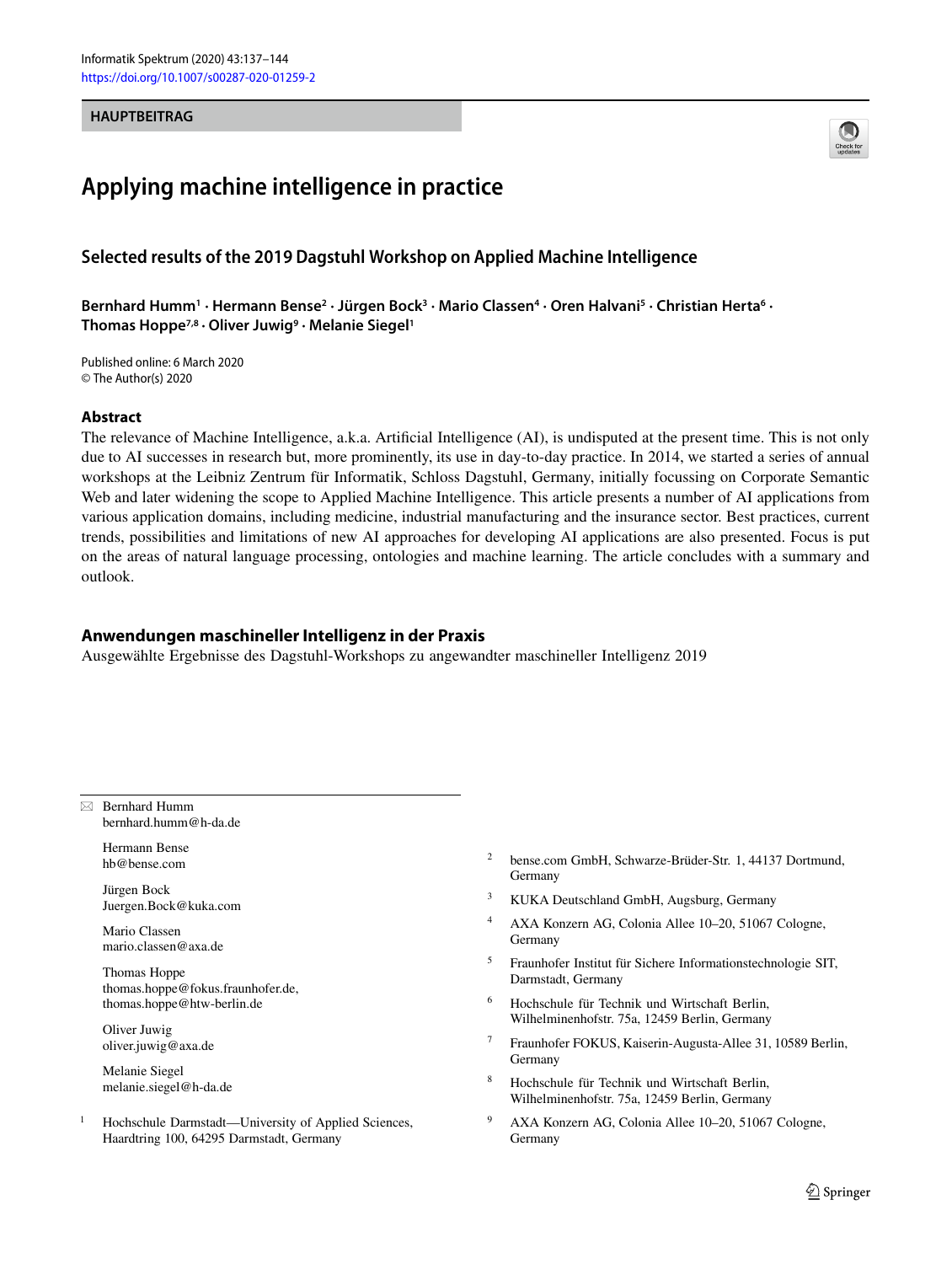## **Introduction**

The relevance of *Machine Intelligence, a.k.a. Artificial Intelligence (AI)*[1](#page-1-0) , is undisputed at the present time. This is not only due to AI successes in research but, more prominently, its use in day-to-day practice.

In 2014, we started a series of annual workshops at the Leibniz Zentrum für Informatik, Schloss Dagstuhl, Germany, initially focussing on Corporate Semantic Web and later widening the scope to Applied Machine Intelligence. In all workshops, we focussed on the application of AI technologies in corporate and organizational contexts. A number of books and journal articles resulted from those workshops  $[1-6]$  $[1-6]$ .

This article presents selected results from the 2019 workshop. It is structured as follows: firstly, we present AI applications in selected domains, including industrial production, insurance and medicine. We then focus on practical aspects of three main AI areas: natural language processing, knowledge engineering and *machine learning* (ML). For those areas, we present best practices for developing AI applications. We conclude the article with a summary and outlook.

## **AI applications in selected domains**

This section briefly presents the need for AI applications in the domains of medicine, industrial production and the insurance sector, as well as two cross-sector AI applications. Information on developing such applications will be given in the following sections.

#### **Image-based medical diagnosis**

In recent years, many successful *medical applications* have been developed, particularly for image analysis based on computer vision using deep neural networks. It is expected that the use of deep neural networks will revolutionize image-based medical diagnosis in the coming years, e.g. in pathology and radiology. In digital pathology, for example, there is a strong need for such systems due to a lack of experts and an increased volume of digitized images.

In view of their critical nature, *Computer-Aided Diagnosis* tools have special requirements. Predictions made by AI systems should be *explainable* [\[7\]](#page-6-2), i.e. there should be clues for a human as to why the system makes certain predictions. Another important requirement [\[8\]](#page-6-3) is to get an *estimate of the reliability* of decisions, i.e. such systems should estimate their limits on their own. If, for instance, the characteristics of an image or parts of an image are particularly different from images in the training dataset, the system should give a high uncertainty score, which can be interpreted as "I don't know". Consequently, a medical expert should get feedback that the decision is unreliable and needs further inspection. In summary, both *explainability* and *uncertainty estimation* increase trust in medical diagnosis systems, which is important for the acceptance of such systems in medical practice.

#### **Chatbots in the insurance sector**

In times of online stores like Amazon, customers are used to near real-time processing of their requests. With these rapidly changing customer expectations, combined with strong competition on the insurance market, *Chat & Voice-Bots* are a way for insurance companies to offer customers a simple and understandable interaction channel.

With a service of this kind, customers can get instant information about products, their insurance coverage and so on. See Fig. [1](#page-1-1) for an example.

Besides serving customers with relevant and easily accessible information without having to wait in service lines, the work for the agents is reduced by automating simple business transactions. Thus, they can focus on those cus-



<span id="page-1-1"></span>**Fig. 1** Sample chatbot dialog by the AXA digital assistant (in German)

<span id="page-1-0"></span><sup>&</sup>lt;sup>1</sup> 'We prefer the term Machine Intelligence to Artificial Intelligence (AI) in order to avoid interpretations of AI being an alternative form of intelligence equivalent to human intelligence. However, we will use both terms interchangeably.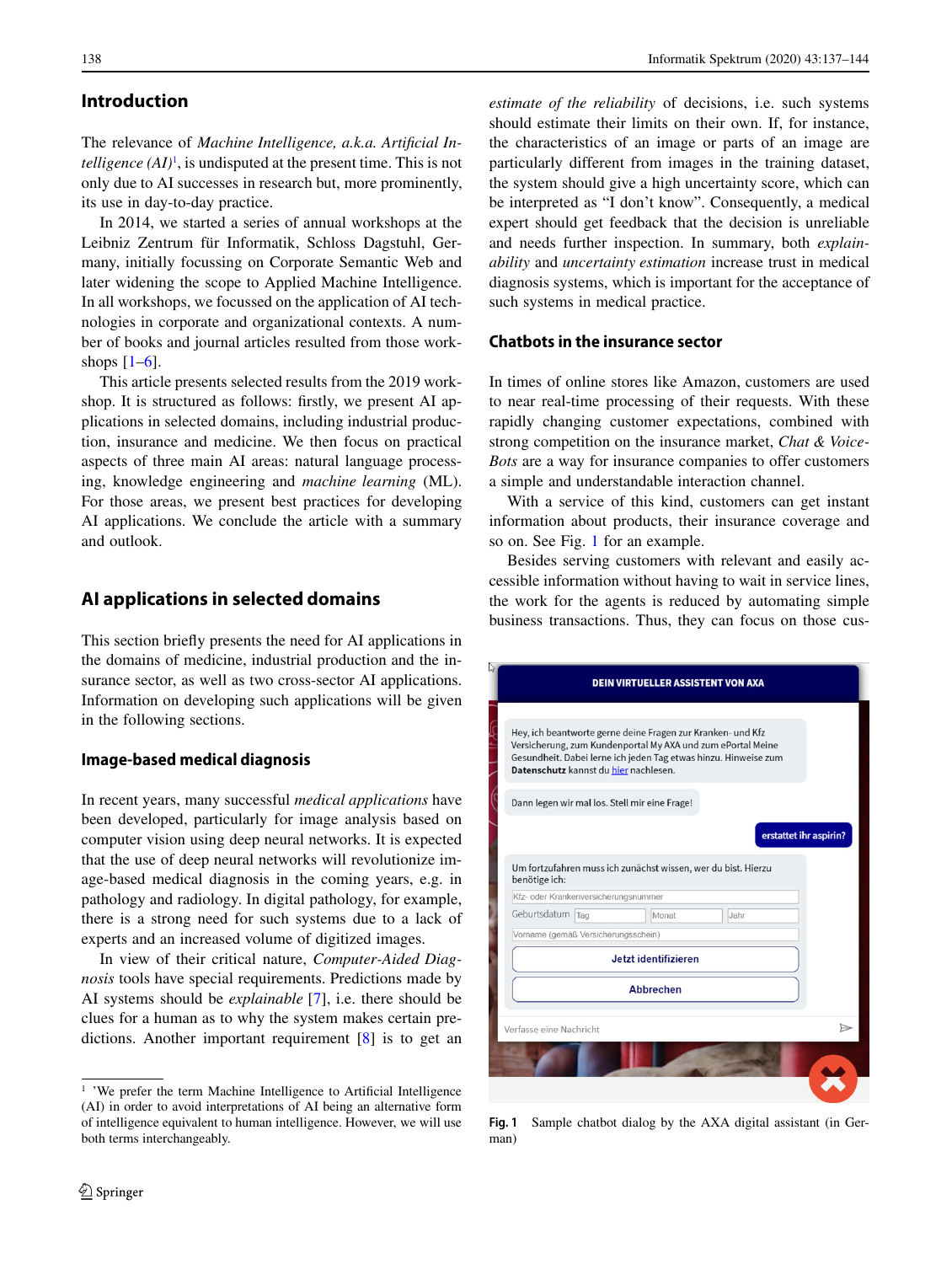tomer interactions in which knowledge and empathy for a human play an important role.

Of course, a bot is never as smart as a human with many years of experience. Therefore, it is a key success factor to be able to handoff the conversation to a human agent when needed. In the case of a misunderstanding, the customer does not need to change the communication channel, but get their information on the same channel. In addition, human conversation can be used to train the bot to make it even smarter.

### **Intelligent control in industrial production**

On the way to *intelligent automation in industrial production systems*, it is essential that components of such a system are able to effectively communicate with each other. In this context, components are not only production resources such as devices, but also products being produced as well as processes that guide the production. In so-called *changeable production*, the ensemble of components must be enabled to react on changing requirements from any direction, e.g. a changed product specification in small-lot-size production, the replacement of a device, or the adaptation of the process in order to improve energy consumption or cycle time efficiency. Common to all of these scenarios is the requirement that all components can share information and "understand" each other. This motivates the use of semantic technologies when it comes to information modelling, and intelligent infrastructure elements that ensure storage, processing and communication of the semantic models.

#### **Authorship verification**

In today's rapidly changing world, huge amounts of data are generated every second, much of it in natural language. Text data often does not contain metadata that can be used to reveal its origin, i.e. authorship. *Authorship verification (AV)*, a research subject in the field of *digital text forensics*, suits this purpose. AV concerns itself with the question of whether two documents have been written by the same person.

Beyond forensics, AV can be used for a variety of applications in many areas. In business related domains, for example, AV can be used for the purpose of multiple account detection on social platforms [\[9\]](#page-6-4). In information retrieval AV can be used to enhance search systems [\[10\]](#page-6-5), making it possible to aggregate retrieved documents not only by their content but also by their underlying writing style. In education and research, AV can be applied to detect ghostwriting [\[11\]](#page-6-6) or (intrinsic) plagiarism [\[12\]](#page-6-7), whereas in digital humanities, AV can be used to authenticate historical writings [ $13$ ]. Even in the healthcare domain AV can be used, e.g.

to observe speech changes in individuals suffering from Alzheimer's disease [\[14\]](#page-6-9).

#### **Intelligent notification**

Today, most news is spread with a broadcasting approach, using email newsletters and messengers like WhatsApp, FB Messenger, Instagram and Telegram. Usually, users cannot tailor the provided information to their specific interests; thus there is a demand for *intelligent notification services (INS)*, such as [https://robb.ee.](https://robb.ee)

This INS, for instance, provides a chatbot as an AI-based user front end for configuring the information need. Users can enter queries and user profiles using front ends like Apple Siri or Google Cloud Speech-to-Text. Using linked data from public and private sources, the query results may contain information on weather, stock exchange data, politics, culture, sporting events and more. The output language can be chosen. The INS system takes rules defined by the user to send messages only if the condition of the rules are satisfied. Thus the user is only informed about news which is relevant to them. Rules are of the kind "Send info if the stock of Lufthansa falls/increases more than 5% during the trading day", or "Send info if a Rolling Stones concert will take place at a maximum distance of 100 km of where I live", or "Send info if the authors Humm AND Schade have a new publication containing the topics AI and Ontology".

## **Natural language processing**

*Natural language processing (NLP)* has found its way into our everyday lives, thanks to voice-controlled assistant systems, machine translation and other applications. The predominant technology in this research area is currently ML, especially deep learning. But there are also other promising technologies, as can be seen in the section on compression-based AV. NLP applications can be based on semantic dictionaries as described in the section on OdeNet. These are developed and extended with automatic procedures that include linguistic information.

#### **Extending and applying OdeNet**

*WordNets* are well-established lexical resources with a wide range of applications. They have been elaborately set up and maintained manually for more than 20 years. The most prominent example is the original Princeton WordNet of English (PWN) [\[15\]](#page-7-0). In recent years, there have been increasing activities for automatically extracting open Word-Nets for different languages from other resources and enriching these with lexical semantics information, thus building the so-called *Open Multilingual WordNet* [\[16\]](#page-7-1). These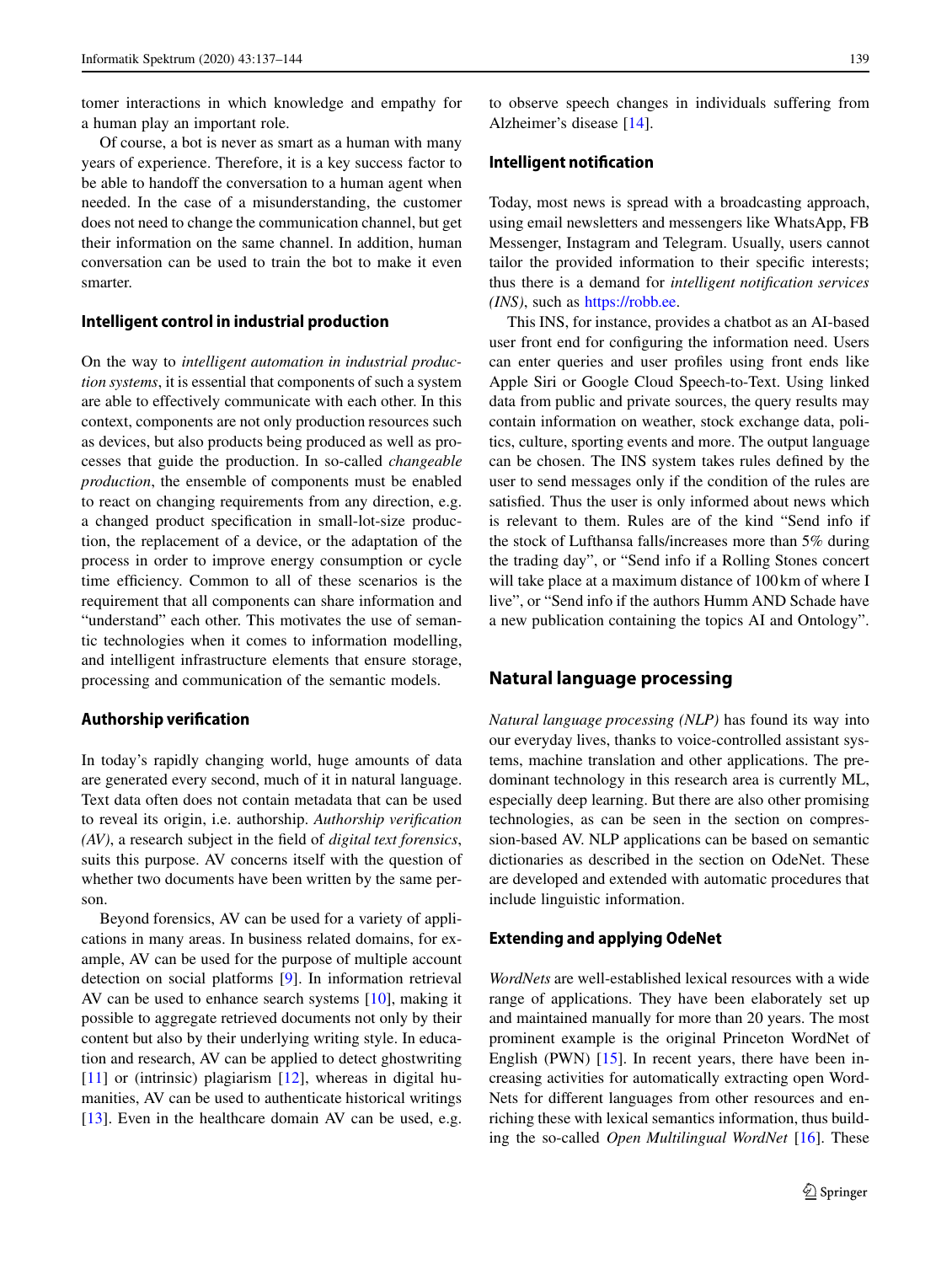WordNets were linked to PWN via shared synset identities (IDs) [\[17,](#page-7-2) [18\]](#page-7-3). In this context, a German lexical semantics resource with the name *Open German WordNet (OdeNet)* is being developed with the aim to be included as the first open German WordNet in the Open Multilingual WordNet. OdeNet is automatically created from different information sources. The resource is based on *Open Thesaurus*, a thesaurus consisting of entries created with crowd sourcing. It contains around 200,000 lexical entries in approximately 35,000 synonym groups. Syntactic categories were added by automatic part-of-speech (POS) tagging, links to the shared synset IDs by machine translation. With an analysis of German compounds, hyponym relations were automatically added. Further relations were taken from the English PWN, as well as definitions. A number of access tools for OdeNet have been implemented to extend the entries semiautomatically.

We have annotated basic German words and used OdeNet to mark complex synonyms of the basic German words in texts. This is done in the context of projects on simplified language. Another application is sentiment analysis: synonyms and antonyms for evaluating expressions can be used to expand sentiment dictionaries. Expressions for evaluated aspects can also be found in OdeNet.

## **COAV: a compression-based author-verification approach**

*Compression-based similarity detection* can be seen as an alternative approach to traditional text classification tasks and has been widely used across many research fields. One of the greatest advantages of compression-based similarity detection is that the entire feature engineering process is performed internally by the underlying compression algorithm, such that a manual definition by a human domain expert can be avoided.

We adapted compression models to the field of AV and proposed a binary-intrinsic AV method named *COAV* [\[19\]](#page-7-4), which yields competitive results compared to a number of state-of-the-art AV approaches, based on recurrent neural networks, support vector machines or random forests. In contrast to these, however, COAV does not make use of ML algorithms, NLP techniques, feature engineering, hyperparameter optimization or external documents (a common strategy to transform AV from a one-class to a multiclass classification problem). Instead, the only three key components our method relies on are a compressing algorithm, a dissimilarity measure and a threshold, where the latter is needed to accept or reject the authorship of the questioned document. Due to its compactness, COAV performs extremely fast and can be reimplemented with minimal effort. In addition, it can handle challenging AV cases where both the questioned and the reference document differ in

terms of topic, genre or a long period of time over which they were written.

We, as well as other researchers such as [\[20\]](#page-7-5), evaluated our approach against publicly available benchmark datasets, which were used in three international AV competitions. Furthermore, we constructed additional corpora and evaluated our method against state-of-the-art AV approaches. In all cases, COAV achieved promising results, as can be seen in detail in  $[19]$  and  $[20]$ .

## **Knowledge engineering of ontologies**

Engineering ontologies can be a time-consuming and costly task. This section presents two approaches for constructing or enriching ontologies semi-automatically, highlighting possibilities and restrictions.

#### **Enriching ontologies with Wikidata**

In 2012, the Wikimedia Foundation started the *Wikidata* project with the intention of making factual information consistent in all different language versions of Wikipedia. Today, Wikidata has evolved into a huge, broad and multilingual fact base, which not only provides factual information about common entities in different domains, but which also contains translations of these facts. By integrating other kinds of relations, such as subClassOf, instanceOf, synonyms and other entity-specific relations, it has transformed into a *knowledge graph*. Via a SPARQL-based query interface and an application programming interface (API), this information can be retrieved comparatively easily. So the idea comes to mind of using this information to suggest augmentations during the knowledge engineering process.

Initial experiments with the retrieval of synonyms from Wikidata in the context of an industry project and the Qurator research project<sup>2</sup> have shown that a mean of three usable synonyms per case could be retrieved in up to 36% of cases. However, in a quarter of these cases, wrong synonyms were contained in Wikidata.

With regard to the retrieval of superclass information, the situation is even worse. Terminological *subclassOf* relations are frequently mixed up with assertional *instanceOf* relations, thus blurring the epistemological distinction between concepts and instance as well as between sets and elements. Additionally, terminological cycles where found, which make the uncontrolled extraction of subclass information from Wikidata impossible.

These findings indicate that the Wikidata community is not aware of basic principles of knowledge modelling. Although the information maintained by Wikidata is useful

<span id="page-3-0"></span><sup>2</sup> [https://qurator.ai.](https://qurator.ai)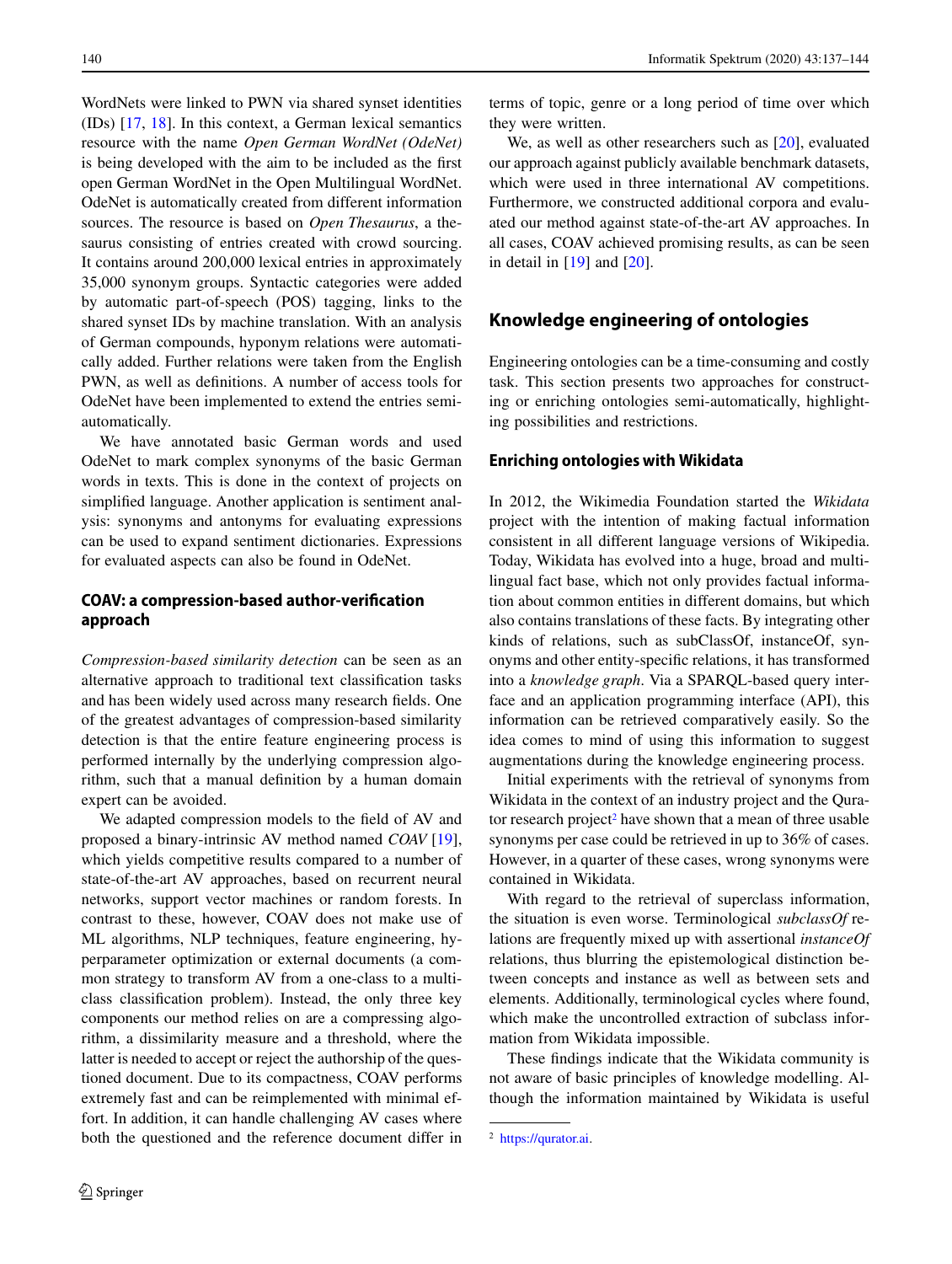for its original goal, from the perspective of augmenting knowledge engineering processes, it should be used with care in human-guided curation processes.

# **Extracting ontological knowledge from semistructured texts**

In *Industry 4.0*, significant effort is put into developing new norms and standards for the description of components and information models, etc. There is already a large body of well-accepted existing industrial standards in the form of text documents. In order to achieve an increased level of autonomy in the interaction and interoperation of Industry 4.0 components, information models must be machine-interpretable instead of purely based on natural language norming documents. There is a chance that knowledge which is represented in these kinds of documents for standards and norms can be translated into a machine readable form, such as ontologies. This is possible since standards and norms are written with the purpose of being unambiguous, concise and explicit. This is a major difference to natural language documents from social media and other informal information sources, where a lot of research effort is currently being invested in analysing and interpreting those.

Classical and novel NLP approaches appear to be able to tackle the extraction of formal axioms and statements from industrial standards and norms, such as specifications, guidelines and even patents. Business rules or grammarbased systems, as well as classical Hearst patterns may be promising first attempts to achieve noticeable results. Moreover, formal technical glossaries can be used in order to maintain recurring terms and their definitions.

What is difficult is the use of background knowledge and contextual knowledge. Also, ML techniques might be difficult to apply in a domain where there is only a small number of documents available as training material, as is the case with norms and standards.

## **Practical aspects of machine learning**

Since the advent of the digital age in around 2000, the rapidly increasing volume of digital data has intensified the research and development of ML and led to some breakthroughs, especially in the area of neural networks. The increased number of approaches available makes it difficult to maintain an overview of the field and to decide which approaches best fit a particular purpose. Under the label *democratization of AI*, some efforts have been made to open up ML to the masses. This requires, amongst other things, that the characteristics and properties of learning approaches can be described properly, that criteria for the selection of appropriate evaluation measures exist and that recurrent questions like "How many training examples do I need?" can be answered from an application-oriented viewpoint.

## **An ontology of machine learning**

A German proverb says "The best cobblers have the worst shoes". Figuratively, the same holds true for us computer scientists. We probably all know or have heard of the Association for Computing Machinery (ACM) Computing Classification System. Its current version dates back to 2012. In terms of the development speed of computer science this is comparatively old. Although its granularity is coarse and its depth is somewhat limited, it covers different aspects of computer science useful for a gross classification of literature, but not sufficient for the description of particular systems. Unfortunately, as intellectual property of the ACM, it does not appear to be available in machine-processable form as an OWL or RDF file—only as an HTML-file.

What holds true for computer science in general holds true for ML in particular: there is no *ontology of ML* yet. Such an ontology could be useful for a variety of purposes:

- **Systematization of ML:** To classify ML approaches and technologies and to explicate their relationships
- - **Teaching support:** To gain a better overview and understanding of the field by describing the preconditions, limitations and features of ML approaches; for the development of learning paths for teaching ML
- $\bullet$  **Machine-processable description of ML components**: To support automated orchestration, thereby supporting ML engineers

How could such an ontology of ML be built as an explicit, shared formal model of a conceptualization [\[21\]](#page-7-6)? The answer is: by the application of good knowledge engineering practice, i.e. by specifying use cases, by developing competence questions [\[22\]](#page-7-7) for these use cases, by deriving important conceptual categories from these competence questions and by research, extraction and transformation from existing knowledge sources. The integration and augmentation of these resources needs to be done by a group of experienced ML practitioners. We are currently forming such a group. If you are interested in participating, please contact Thomas Hoppe.

#### **Performance measure awareness**

Before ML-based applications can be used in practice, a comprehensive *prediction performance assessment* must be carried out in advance. However, a question that arises is: *which performance measure is suitable for a specific ML task*?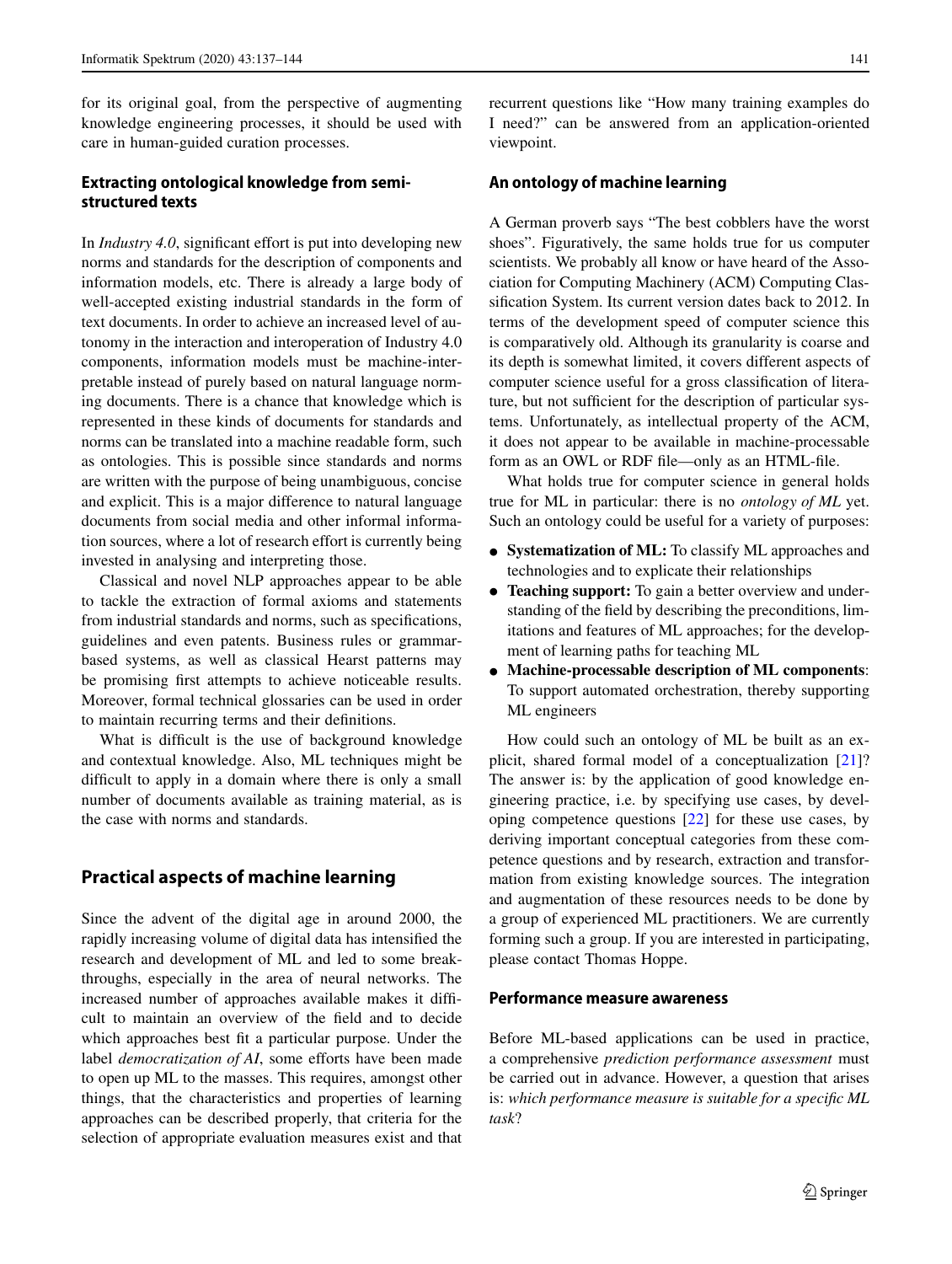In general, we can distinguish between two evaluation approaches: (1) *Threshold-dependent* and (2) *threshold-independent* performance measures. With regard to (1), *single-number metrics* represent the most common choice. They can be derived from a standard *confusion matrix* (in the case of classification) or from *error metrics* (in the case of regression). Common classification measures are, for instance, *Accuracy, F1 (including precision and recall), Kappa, Matthews Correlation Coefficient (MCC), Equal Error Rate, Youden's Index, Likelihood Ratio* and *(Adjusted) Geometric Mean*, while for regression, common metrics include *Root Mean Squared Error (RMSE), Mean Absolute Error (MAE)* and *R-squared*. Regarding (2), one of the most common measures is the *AUC*, which represents the area under the *ROC curve*.

Regardless of which measure is considered, it should be ensured that it is appropriate for the specific application, given the fact that each performance measure has its own limitations. When focusing on the performance of a classifier that is going to be used in production, we should consider measures linked to fixed thresholds (1). If, on the other hand, we are only interested in the theoretical performance of a classification model, we can consider (2) instead. What also affects the choice of the measure is whether it is suitable for the evaluation of imbalanced datasets, which are frequently found in practical scenarios such as sentiment detection. Here, measures such as Accuracy or MCC are unreliable, while other metrics such as Kappa, Geometric Mean or Youden's Index make more sense. Note that F1 can also be used to assess the performance of an ML application on imbalanced datasets. However, since F1 is affected by the changes in the class distribution [\[23\]](#page-7-8) and also suffers from other deficiencies as described in [\[24\]](#page-7-9), a thorough consideration is recommended before using this metric.

Finally it should be emphasized that insufficient knowledge of the respective performance indicators can have devastating consequences, especially in critical applications.

#### **How many trainings samples do I need?**

In application domains where data acquisition is expensive, such as medical research or field explorations, there is a need for reliable estimations of the sample size for training ML models. Methods like power analysis, widely used in statistics and medical research, are not applicable for ML, since important information like effect size and statistical power are usually not known. While in the ML community the analysis of the prediction performance of a model is an established field (e.g. using accuracy, F1 etc.; see previous section), estimating the sample size needed ex ante is rarely done and little information can be found in the community.



<span id="page-5-0"></span>**Fig. 2** Learning curve analysis

Consider the following use case: ML shall be used to predict an impending drop-out of a patient in psychotherapy. Input data are questionnaires and free texts. The open question is: how many patients and questionnaires are needed in order to achieve an F1 score of 0.8 or better?

One option is to perform a *learning curve analysis,* which is becoming more and more popular amongst ML practitioners (Fig. [2\)](#page-5-0).

In the example, data of  $N = 48$  patients is available where nine patients are in the class drop-out. For a learning curve analysis, you train a model with fewer samples than available over and over again, e.g. for *N*= 10, 20, 30, 40, 48. Each time, the prediction performance (here: F1) is measured. The sample size and prediction performance are entered in a coordinate system. Using regression, the prediction performance for higher training sample rates is predicted (Fig. [2\)](#page-5-0).

This approach has two disadvantages. Firstly, you do need at least *some* training data to start with (here: 48). Secondly, with only a few training samples, the prediction is most vague. In Fig. [2,](#page-5-0) this is indicated by three different curves with estimated F1 scores ranging from 0.4 to 0.9 for 500 training samples.

In the field of *Computational Learning Theory*, different lower and upper bounds on the number of needed training examples were derived, which assure with high confidence that the generalization error lies below a given threshold. This is known as *PAC learning* (*Probably Approximate Correct learning*). The upper bounds are worst case estimates. They are not applicable in practice, since they overestimate the sample size for risk minimization. Although under the label *PAC-Bayes*, bounds are derived that account for the mean case, they do not appear to be applicable in practice either, since they are based on prior assumptions about the sample distribution, which is usually unknown in advance like the sample size.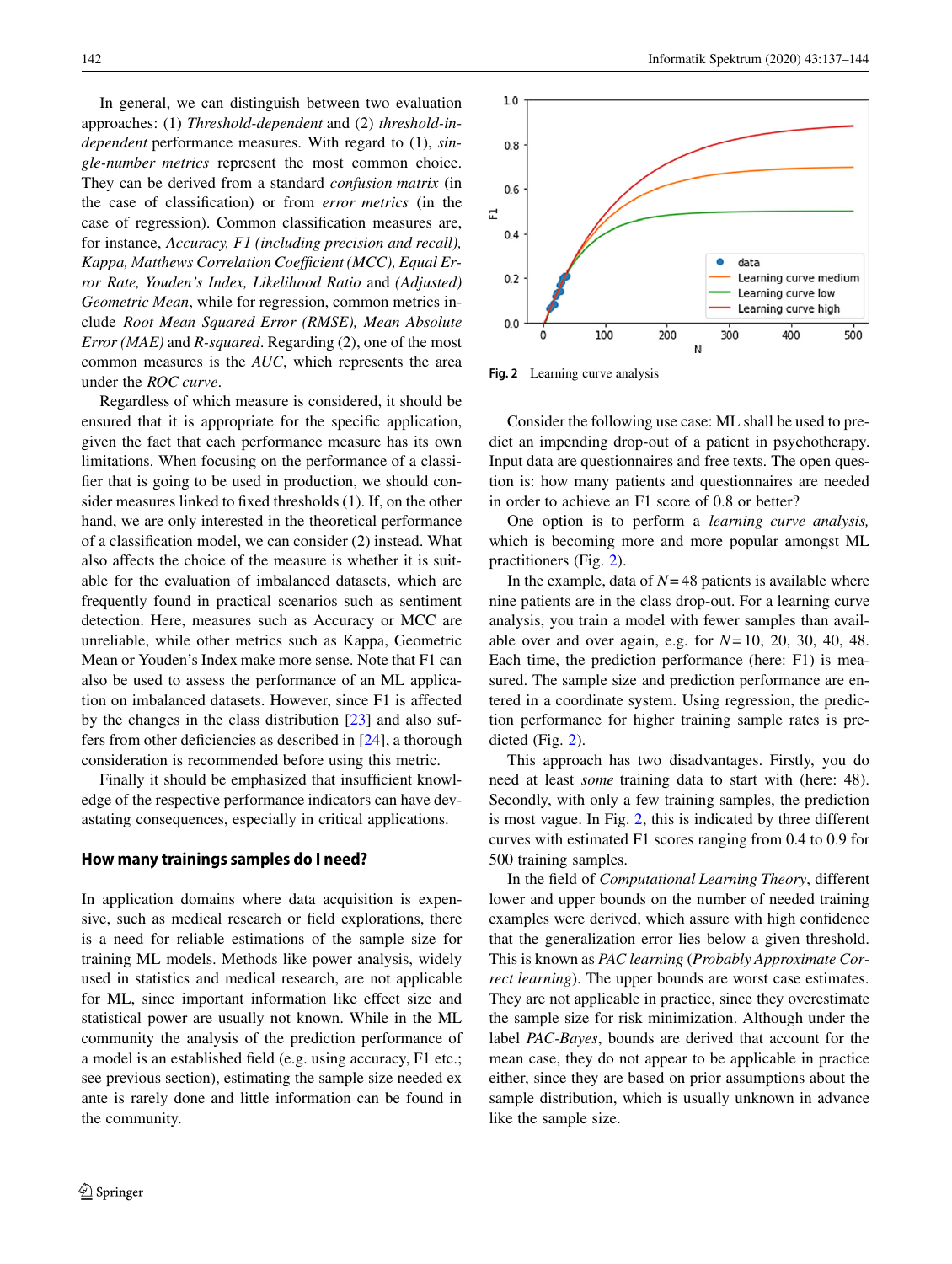Abu Mostaf[a3](#page-6-10) explains in the context of PAC learning that the number of samples needed only needs to increase linearly with the number of Vapnik–Chervonenkis (VC) dimensions to maintain a certain quality level. However, this is not really helpful, since the VC dimension is only known for a comparatively small number of ML approaches.

Finally, various *rules of thumb* derived from experience are used in the ML community to estimate the sample size, e.g.:

- Ca. 10 samples for each feature
- Ca. 150 samples for each class

An advantage of rules of thumb is that an estimate can be given without having a single training sample. However, at the beginning of an ML project, the number of relevant features is often unknown or not yet clear, particularly when dealing with texts or if feature engineering still needs to be performed. These estimates are also very rough and not specific to the concrete problem.

To conclude, none of these approaches are really satisfying. However, combining various approaches mentioned above may increase confidence in a sample size prediction. Whatever the case may be, it is advisable to continuously perform a learning curve analysis while collecting more and more training samples.

## **Conclusions**

AI applications are in everyday corporate use. This article presents a number of AI applications from various application domains, including medicine, industrial manufacturing and the insurance sector. We have presented best practices, current trends, possibilities and limitations of new AI approaches for developing AI applications. We focused on the areas of NLP, ontologies and ML.

The selection of approaches presented is by no means comprehensive. It reflects a subset of topics that were discussed during the 2019 Dagstuhl workshop on Applied Machine Intelligence. We have written an article, "5 Years of Semantics Workshops in Schloss Dagstuhl: it connects!" [\[25\]](#page-7-10) (article published in same issue of *Informatik Spektrum* and also available in German), which gives an impression of the spirit of those workshops. We will continue to share our experiences in Applied Machine Intelligence in Dagstuhl workshops and to publish our results. If you work on intelligent applications in corporate contexts, you are cordially invited to participate in next year's workshop (contact: Bernhard Humm, Thomas Hoppe).

**Funding** Open Access funding provided by Projekt DEAL.

**Open Access** This article is licensed under a Creative Commons Attribution 4.0 International License, which permits use, sharing, adaptation, distribution and reproduction in any medium or format, as long as you give appropriate credit to the original author(s) and the source, provide a link to the Creative Commons licence, and indicate if changes were made. The images or other third party material in this article are included in the article's Creative Commons licence, unless indicated otherwise in a credit line to the material. If material is not included in the article's Creative Commons licence and your intended use is not permitted by statutory regulation or exceeds the permitted use, you will need to obtain permission directly from the copyright holder. To view a copy of this licence, visit [http://creativecommons.org/licenses/by/4.](http://creativecommons.org/licenses/by/4.0/) [0/.](http://creativecommons.org/licenses/by/4.0/)

#### <span id="page-6-0"></span>**References**

- 1. Bense H, Gernhardt B, Haase P, Hoppe T, Hemmje M, Humm B, Paschke A, Schade U, Schäfermeier R, Schmidt M, Siegel M, Vogel T, Wenning R (2016) Emerging trends in corporate semantic web—selected results of the 2016 Dagstuhl workshop on corporate semantic web. Informatik Spektrum 39(6):474–480
- 2. Busse J, Humm B, Lübbert C, Moelter F, Reibold A, Rewald M, Schlüter V, Seiler B, Tegtmeier E, Zeh T (2015) Actually, what does "Ontology" mean? A term coined by philosophy in the light of different scientific disciplines. J Comput Inform Technol 23(1):29–41. <https://doi.org/10.2498/cit.1002508>
- 3. Ege B, Humm B, Reibold A (eds) (2015) Corporate Semantic Web – Wie Anwendungen in Unternehmen Nutzen stiften. Springer, Heidelberg (in German)
- 4. Hoppe T, Humm B, Schade U, Heuss T, Hemmje M, Vogel T, Gernhardt B (2015) Corporate semantic web—applications, technology, methodology. Informatik Spektrum 39(1):57–63. [https://doi.org/10.](https://doi.org/10.1007/s00287-015-0939-0) [1007/s00287-015-0939-0](https://doi.org/10.1007/s00287-015-0939-0)
- <span id="page-6-1"></span>5. Hoppe T, Humm B, Reibold A (eds) (2018) Semantic applications—methodology, technology, corporate use. Springer, Berlin
- 6. Humm BG, Bense H, Classen M, Geißler S, Hoppe T, Juwig O, Paschke A, Schäfermeier R, Siegel M, Weichhardt F, Wenning R (2019) Current trends in applied machine intelligence. Informatik Spektrum 42(1):28–37. [https://doi.org/10.1007/s00287-018-](https://doi.org/10.1007/s00287-018-01127-0) [01127-0](https://doi.org/10.1007/s00287-018-01127-0)
- <span id="page-6-2"></span>7. Samek W, Wiegand T, Müller K (2017) Explainable artificial intelligence: understanding, visualizing and interpreting deep learning models. CoRR, abs/1708.08296
- <span id="page-6-4"></span><span id="page-6-3"></span>8. Leibig C et al (2017) Leveraging uncertainty information from deep neural networks for disease detection. Sci Rep 7(1):17816
- <span id="page-6-5"></span>9. Hosseinia M, Mukherjee A (2017) Detecting sockpuppets in deceptive opinion spam. CoRR abs/1703.03149
- 10. Rexha A, Kroll M, Ziak H, Kern R (2017) Extending scientific literature search by including the author's writing style. In: Mayr P, Frommholz I, Cabanac G (eds) Proceedings of the fifth workshop on bibliometric-enhanced information retrieval (BIR) co-located with the 39th European Conference on Information Retrieval ECIR 2017, Aberdeen, 09.04.. CEUR Workshop Proceedings, vol 1823, pp 93–100 (CEUR-WS.org)
- <span id="page-6-7"></span><span id="page-6-6"></span>11. Stavngaard M, Sorensen A, Lorenzen S, Hjuler N, Alstrup S (2019) Detecting ghostwriters in high schools. CoRR abs/1906.01635
- <span id="page-6-8"></span>12. Stein B, Lipka N, Prettenhofer P (2011) Intrinsic plagiarism analysis. Lang Resour Eval 45(1):63–82
- 13. Kestemont M, Stover JA, Koppel M, Karsdorp F, Daelemans W (2016) Authenticating the writings of Julius Caesar. Expert Syst Appl 63:86–96
- <span id="page-6-9"></span>14. Hirst G, Feng WV (2012) Changes in style in authors with alzheimer's disease. Engl Stud 93:357–370

<span id="page-6-10"></span><sup>3</sup> <https://work.caltech.edu/telecourse.html> Lecture 7: The VC Dimension.